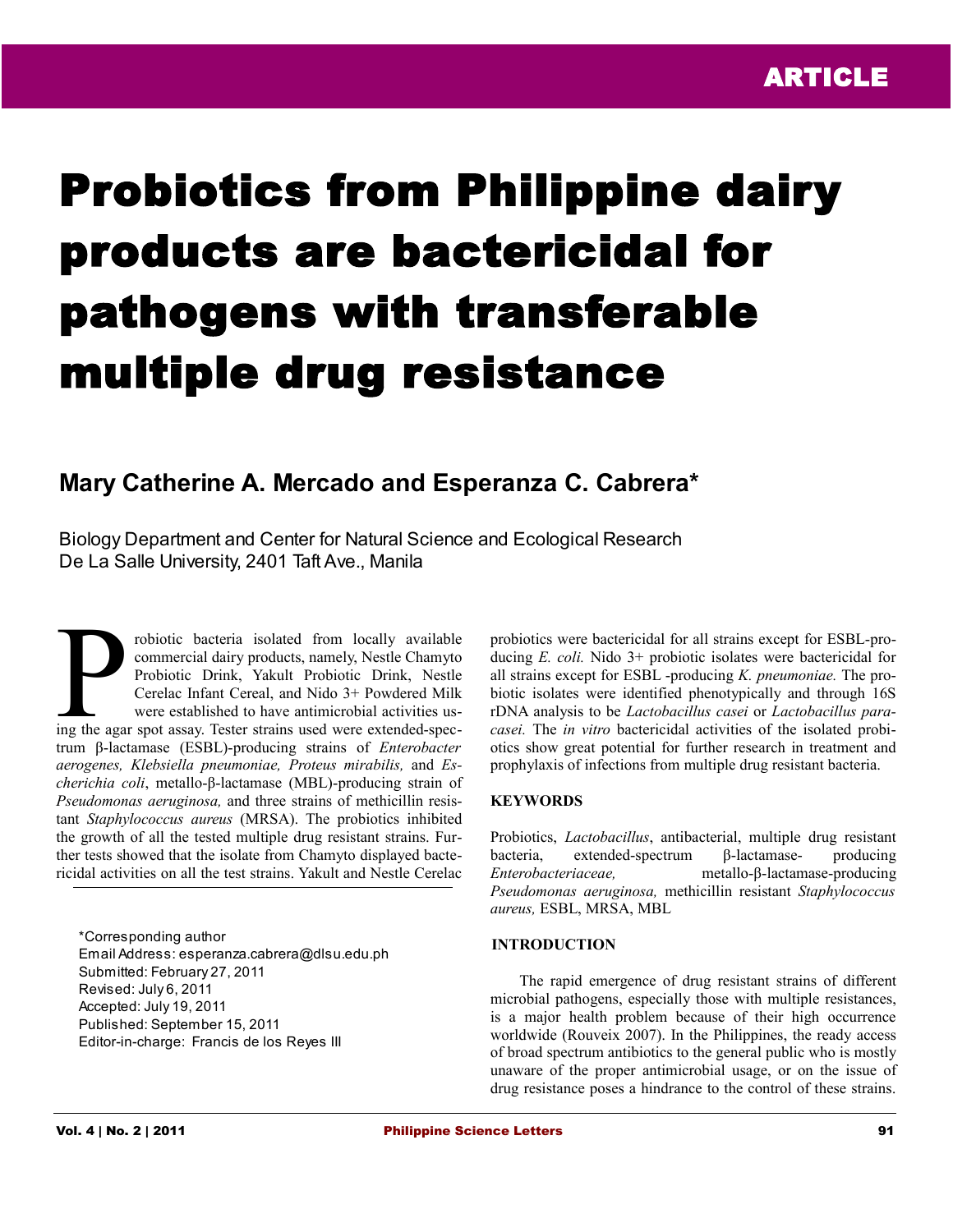Among the drug resistant bacterial pathogens that are often implicated in various life-threatening diseases are the extended-spectrum β-lactamase (ESBL) producing strains of Enterobacteriaceae such as *Enterobacter aerogenes, Klebsiella pneumoniae*, *Proteus mirabilis*, and *Escherichia coli*; metallo-β-lactamase (MBL)-producing *Pseudomonas aeruginosa* and methicillin resistant *Staphylococcus aureus* (MRSA). ESBL producers are recalcitrant to treatment with all penicillins, cephalosporins and monobactams (CLSI 2010), while MBL producers are resistant to almost all broad spectrum β-lactams including carbapenems (Fujimura et al. 2007). MRSA is clinically resistant to all  $\beta$ lactams (CLSI 2010). This complete resistance to ß-lactams caused the switch to the use of glycopeptide antibiotic, specifically vancomycin. However, strains possessing high-level resistance, intermediate resistance, and tolerance to vancomycin have already been reported (Fridkin et al. 2003, Chang et al. 2003; Fridkin 2001; May et al. 1998). In addition, because the resistance genes of these three groups are found in plasmids (for ESBL and MBL) or in gene cassettes located in the chromosome (for MBL and

MRSA), they are often also resistant to other classes of antimicrobials such as aminoglycosides and quinolones (Takashi 2007; Cabrera and Rodriguez 2009; Zhang et al. 2009). For the same reason, the genes coding for these are transferable to other bacteria, converting susceptible strains to resistance.

Probiotics are live microbial food supplements which improve the microbial balance in a host animal, thus providing beneficial health effects (Fuller 1989). Probiotics have likewise been found to have immunostimulatory properties (Trois et al. 2008), promoting the non-specific (Herich & Levkut 2002) and specific immune responses (Alvarez et al. 1998). In addition, they have been shown to competitively exclude other gut pathogens, preventing the adhesion of these pathogens to intestinal and urogenital epithelia (Chan et al. 1985). Probiotics have been reported to produce antimicrobial substances, which include organic acids such as lactic acid and acetic acid, diacetyl, hydrogen peroxide (produced by *Lactobacillus* upon transfer to an aerobic environment from an anaerobic one), and bacteriocins and microcins (Silva et al. 1987). Other metabolites of probiotic bacteria which can contribute to their effects include biosurfactants (Rodrigues et al. 2004), adhesion inhibitors (Meurman 2005), and co-aggregation molecules (Ekmekci et al. 2009; Gupta and Garg 2009).



**Figure 1.** Gram stained morphology of the probiotic isolates from the commercial milk products showing Gram positive nonsporeforming rods. A. isolate from Yakult; B. isolate from Chamyto; C. isolate from Cerelac; D. isolate from Nido 3+ milk.

While there have been numerous studies on the antibacterial activities of different genera of probiotics (*Lactobacillus*, in particular), the significance and potential of probiotics in the prevention or reduction of emergent drug resistant strains and transmission of resistant genes has only been given minimal attention as of the moment. The increasing emergence of drugresistant strains of pathogenic bacteria has become a great concern, as this may pose a problem for the control of nosocomial as well as community-acquired bacterial infections. Hence, this study aimed to assess the antimicrobial activities of probiotics from locally available dairy products on multiple drug resistant strains of bacterial pathogens. In addition, the identities of the isolated probiotics were determined using phenotypic characterization and 16S rRNA gene (or 16S rDNA) sequencing to ensure that these were the isolates from the dairy products, and that the antimicrobial activities were in fact from the probiotic isolates of interest.

#### **MATERIALS AND METHODS**

#### **Test Microorganisms**

The multiple drug resistant (MDR) bacterial strains and probiotic strains that were tested upon are listed in Tables 1 and 2, respectively. The MDR strains were obtained from the culture collection of the Microbiology Laboratory of De La Salle University Manila. Strains *Enterobacter aerogenes* MISC 253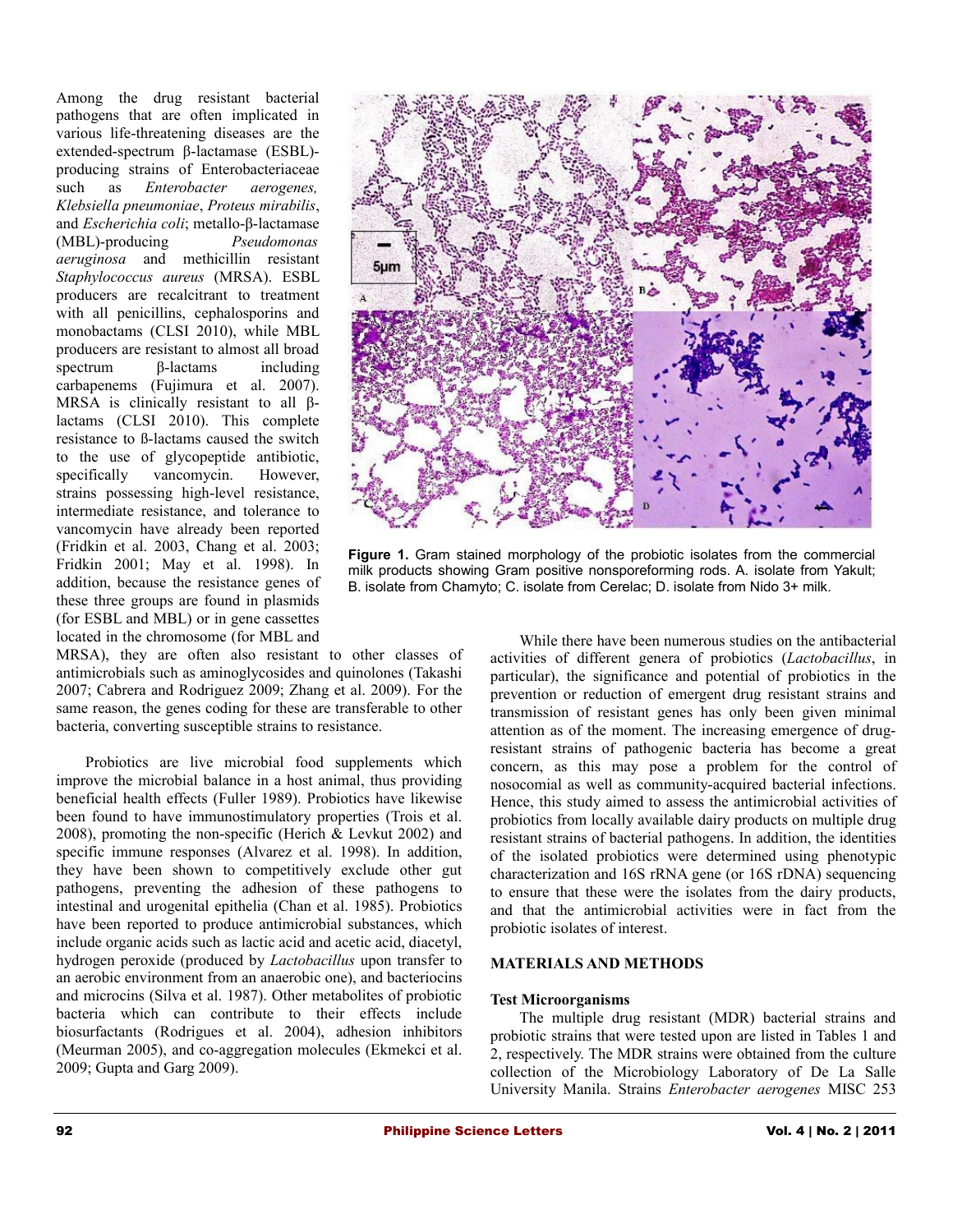

**Figure 2.** Zones of inhibition produced by probiotics from Nestle Cerelac (Spot1) and Yakult (Spot 2) on multiple drug resistant bacteria: A. *Klebsiella pneumoniae* 67 ESBL SHV12, B. *Staphylococcus aureus* MRSA NBP-9, C. *Pseudomonas aeruginosa* PA 97 MBL, D. *Proteus mirabilis* MISC 182 ESBL CTX M2

ESBL-CTX M3 and *Proteus mirabilis* MISC 182 ESBL CTX M2 were kind gifts from Dr. James H. Jorgensen of the University of Texas Health Center, San Antonio, Texas. The purity, identities and antimicrobial susceptibility patterns of all the tester strains were verified after they were revived from the  $-80^{\circ}$ C glycerol stock, before they were used in the study. The antimicrobial susceptibility patterns were confirmed using the disc diffusion method (CLSI, 2010). All the tester strains showed the resistance phenotypes to the different antimicrobials reflected in Table 1. The probiotics were isolated from locally available commercial milk products.

### **Isolation and Phenotypic Identification of Probiotics from Dairy**

The dairy samples were serially diluted from  $10^{-1}$  to  $10^{-3}$  and spread-plated in the amount of 100 µl onto Elliker (Lactic) Agar (Elliker et al. 1956). The plates were incubated in a candle jar  $(5\%$  CO<sub>2</sub>) for 48-72 hours. Because the indicated probiotic Bifidus BL in Cerelac is reported to be *Bifidobacterium lactis* (Fisher 2007), the plates for these were anaerobically incubated in a jar with pyrogallol and potassium hydroxide. The colonies on the plates were observed for their morphology. White or cream-colored punctiform colonies that were convex and had

entire margins were selected from the plates for spore staining and Gram staining to check their microscopic morphology.

Non-sporeforming Gram positive bacilli in long or short chains were characterized using the following assays: catalase production, gelatin hydrolysis, sulfide and indole production, motility, and lactose fermentation. Catalase-negative, nonmotile isolates, which did not hydrolyse gelatin, produce sulfide or indole, and which produced acid from lactose were furthered identified using 16srDNA sequencing.

# **Genotypic Identification using 16S rDNA**

Chromosomal DNA was extracted using InstaGene Matrix<sup>™</sup> (Bio-Rad Laboratories, USA) according to manufacturer's instructions. The colonies were washed twice with 500 µl of TBE buffer. InstaGene Matrix resin in a volume of 100 µl was added, and then mixed in a thermomixer at 56˚C for 15-30 min. After vortexing at high speed for 10 s, the mixture was boiled for 8 min, mixed again for 10 s and centrifuged for 3 min at 14,000 x g. The supernatant served as the source of DNA

template for the polymerase chain reaction (PCR).

Universal primers were used to amplify the 1.5 kbp of 16S rDNA through PCR. The sequence for the forward primer is: 5'- CAGGCCTAACACATGCAAGTC-3', while the sequence for the 16S reverse primer is 5'- GGGCGGWGTGTACAAGGC-3' (Kawai et al. 2002). The PCR mix was comprised of the following: 1X PCR buffer, 1.5 mM MgCl<sub>2</sub>, 2mM of the dNTPs, 0.5  $\mu$ M 16S forward primer, 0.5  $\mu$ M 16S reverse primer, and 0.05 U/µL Taq DNA polymerase, and 1 µl of DNA extract. For the negative control, sterile deionized distilled water was utilized.

PCR was carried out in a PTC-100 Peltier Thermal Cycler (Bio-Rad Laboratories, USA) using the following conditions: 10 min at 94˚C, 35 cycles of 94˚C for 1 min, 55˚C for 1 min, 72˚C for 1 min, and final extension at 72˚C for 5 min. The amplicons were viewed using a UV transilluminator after electrophoresis in 1.6% agar and staining with ethidium bromide.

The amplicons were sent to Macrogen Inc., Seoul, Korea for purification and sequencing. The sequences were analyzed using the Basic Local Alignment Search Tool (BLAST) Analysis in the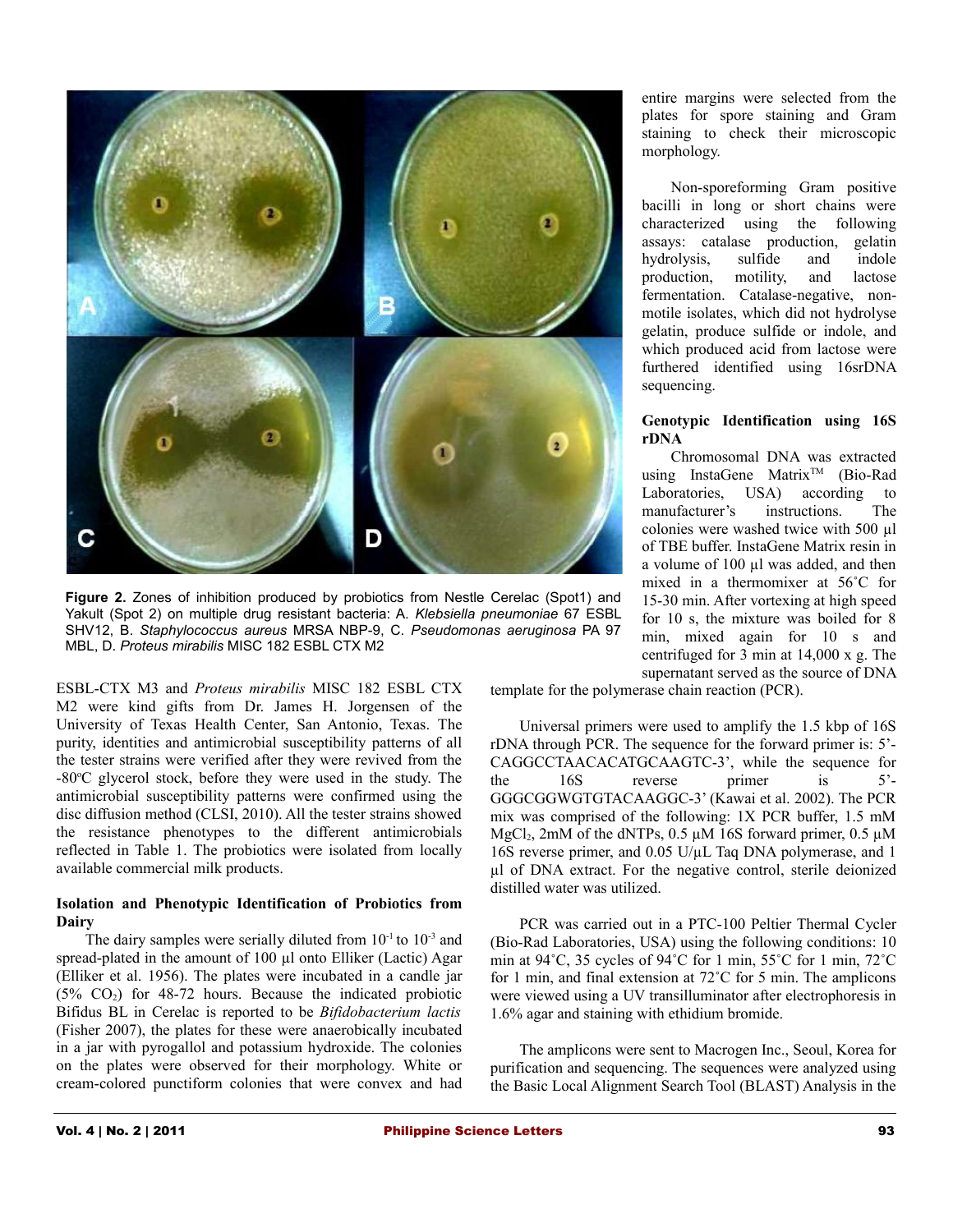National Center for Biotechnology Information (NCBI) website (http://blast.ncbi.nlm.nih.gov/Blast.cgi? CMD=Web&PAGE\_TYPE=BlastHome)

## **Testing for Antibacterial Activity of the Probiotics**

The agar spot method was utilized for determining the antibacterial activity of the isolated probiotics. The probiotics were grown in Elliker broth (Elliker et al. 1956) at 37˚C for 48-72 hr and standardized to the turbidity of MacFarland 1.0  $(3.0 \times 10^8 \text{ CFU/mL cell})$ density). Two  $\mu$ l of the probiotic isolates were spotted aseptically onto the Elliker agar medium, which was found to support good growth of all the four probiotic strains. The plates were then incubated in  $5\%$  CO<sub>2</sub> for 48-72 hours.

On the other hand, cultures of the MDR test bacteria were prepared in nutrient broth and incubated at 37˚C for 16-18 hr. They were then transferred to fresh nutrient broth and incubated at 37˚C for 4 hr. The turbidity of the bacteria was then standardized to that of MacFarland 0.5 (1.5 x 10<sup>8</sup> CFU/mL cell density). One ml of each of the MDR test strains was then inoculated into a flask with 100 ml molten nutrient agar. Approximately 7 ml of the agar were

poured as an overlay on the plate with the grown probiotic, prepared as described above. This was allowed to solidify, before being incubated aerobically at 37˚C for 16-18 hr. The diameters of the clear zones were measured to the nearest mm. The zones of inhibition were then swabbed, and tubes of nutrient broth were inoculated. After incubation at 37˚C for 24 hr, the tubes were checked for turbidity. A clear tube indicated bactericidal activity of the probiotic, while a turbid tube indicated bacteriostasis (Chuayana et al*.* 2003). Each assay was done in triplicate.

# **RESULTS AND DISCUSSION**

# **Identification of the Isolated Probiotics**

The identities of the isolated bacteria were confirmed using phenotypic characterization and 16S rDNA sequencing to ascertain the reliability of the results of the antimicrobial assays to be those of the probiotics from the dairy products. All isolates from the dairy products were found to be nonmotile, Gram positive non-sporeforming bacilli in chains (Fig. 1), negative for catalase, hydrogen sulfide and indole production, and gelatin hydrolysis. Lactose was fermented with acid production but no gas. These are characteristics of lactobacilli.



**Figure 3.** Zones of inhibition produced by probiotics from Chamyto (Spot 1) and Nido 3+ (Spot 2) on multiple drug resistant bacteria: A. *S. aureus* NBP-2, B. *S. aureus* NBP-12, C. *Enterobacter aerogenes* MISC 253 ESBL-CTX M3, and D. *Escherichia coli* 168 ESBL SHV12.

BLAST analyses of the16S rDNA amplicons from the four probiotic isolates identified the probiotics as *Lactobacillus casei* or *Lactobacillus paracasei* with 100% homology and E value of 0.0, the same identities as those indicated on the product literature of Yakult, Chamyto and Nido 3+ (Table 2). *Lactobacillus* PROTECTUS (of Nido 3+) and *Lactobacillus* FORTIS (of Chamyto) are reported to be *L. paracasei* (Linantud et al*.* 2009). Although the Nido 3+ product claims to also contain a bifidus culture, it was not successfully isolated. Lastly, the isolate from Nestle Cerelac (advertised as Bifidus BL) was identified as *L. casei* or *L. paracasei.* The identity as such was further verified through the product specialists of Cerelac (personal communication, January 2011). It is noted that the 16S rDNA analyses were not able to differentiate between *L. casei* and *L. paracasei*. This limitation in the ability of the method to distinguish species has been observed in many studies, and other methods such as microarray-based technologies with 16S rDNA and other housekeeping genes have been used in such cases (Janda and Abbott 2007).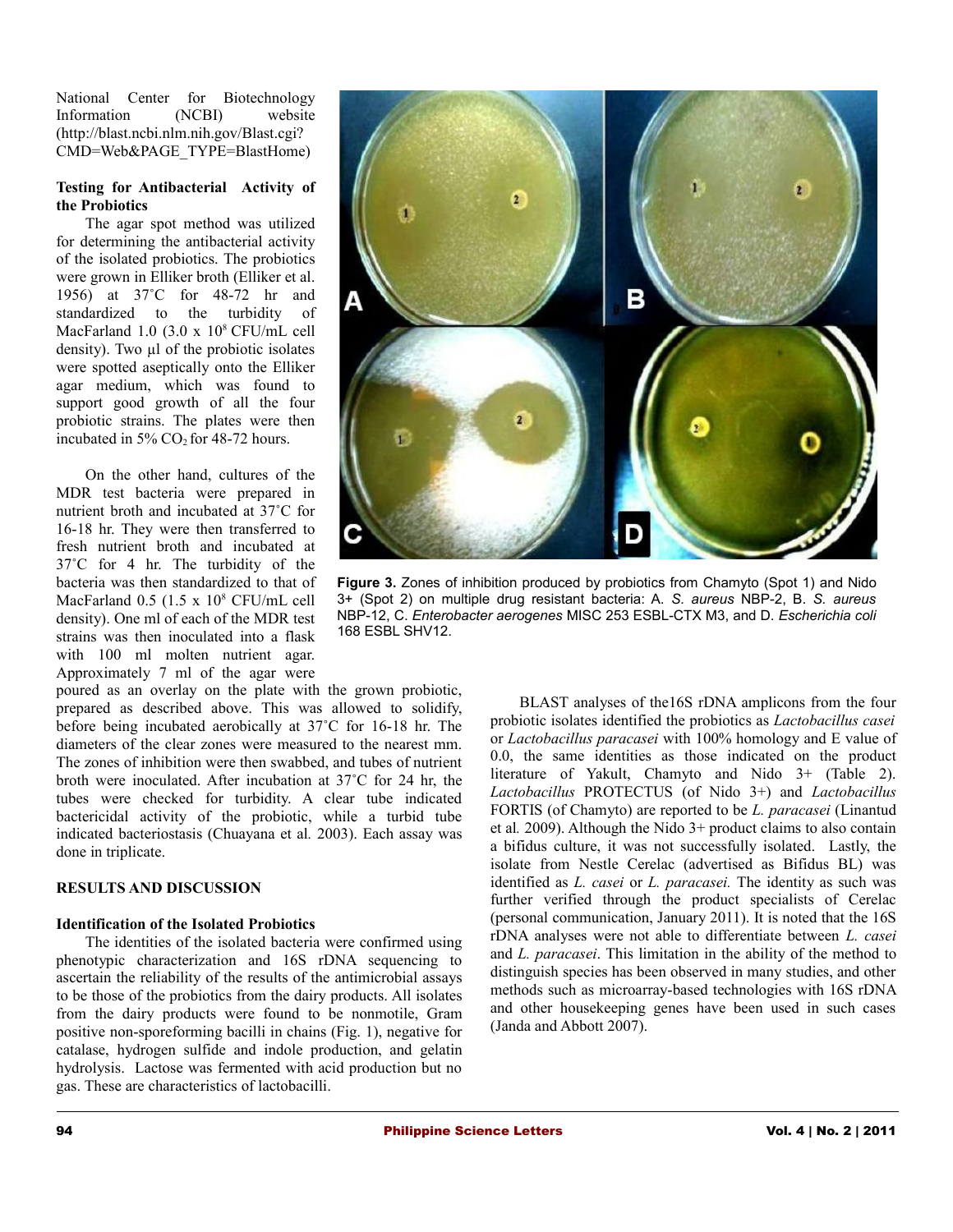**Table 1.** Bacterial strains tested for response to probiotics from local dairy products.

| <b>Strain Name</b>                             | <b>Resistance Phenotype</b>                                                                       | Source                            |  |
|------------------------------------------------|---------------------------------------------------------------------------------------------------|-----------------------------------|--|
| MRSA NBP-2                                     | Resistant to all $\beta$ -lactams<br>and erythromycin                                             | DLSU Manila culture<br>collection |  |
| MRSA NBP-9                                     | Resistant to all $\beta$ -lactams                                                                 | DLSU Manila culture<br>collection |  |
| MRSA NBP-12                                    | Resistant to all $\beta$ -lactams                                                                 | DLSU Manila culture<br>collection |  |
| Klebsiella pneumoniae 67<br>$ESBL$ $SHV_{12}$  | AZT, CAS, CTX, CRO,<br>CFX, TE, NN, SXT                                                           | Cabrera & Rodriguez<br>(2009)     |  |
| Escherichia coli 168 ESBL<br>$SHV_{12}$        | AZT, CAZ, CTX, CRO,<br>CFX, CXT, TE, AK, CIP,<br>NN                                               | Cabrera & Rodriguez<br>(2009)     |  |
| Enterobacter aerogenes<br>MISC 253 ESBL-CTX M3 | Resistant to all penicillins, Lewis et al. (2007)<br>cephalosporins, AZT, TE,<br>AK, CIP, NN, SXT |                                   |  |
| Proteus mirabilis MISC 182<br>ESBL CTX M2      | Resistant to all penicillins, Lewis et al. (2007)<br>cephalosporins and AZT                       |                                   |  |
| Pseudomonas aeruginosa PA<br>97 MBI.           | AK, GM, CIP, CRO, NET,<br>IMI, SXT, AZT, CAP, CTX                                                 | Balhon et al. (2006)              |  |

AK amikacin, AZT aztreonam, CAZ ceftazidime, CFX cefuroxime, CIP ciprofloxacin, CRO ceftriaxone, CTX cefotaxime, CXT cefoxitin, DLSU De La Salle University, GM gentamicin, IMI imipenem, MRSA methicillin resistant Staphylococcus aureus, NET nitrofurantoin, NN tobramycin, SXT sulfamethoxazole-trimethoprim, TE tetracycline.

**Table 2**. Probiotic strains in dairy products and tested against multiple drug resistant bacterial strains

| <b>Strains Reported in Product</b><br>Literature | Source                        | Manufacturer            |  |
|--------------------------------------------------|-------------------------------|-------------------------|--|
| Lactobacillus casei Shirota 610                  | <b>Yakult Probiotic Drink</b> | Yakult Philippines Inc. |  |
| Lactobacillus Fortis 6071                        | Chamyto Probiotic Drink       | Nestle Philippines Inc. |  |
| Lactobacillus Protectus 6072                     | Nido 3+ Powdered Milk         | Nestle Philippines Inc. |  |
| Bifidus culture                                  | Nido 3+ Powdered Milk         | Nestle Philippines Inc. |  |
| Bifidus BL                                       | Nestle Cerelac Infant Cereal  | Nestle Philippines Inc. |  |

# **Antimicrobial Activity of the Isolated Probiotics**

All of the isolated probiotics from the four dairy products inhibited the growth of all the MDR bacterial strains as shown by zones of inhibition with mean diameters that ranged from 10.67mm to 38mm (Table 3, Fig. 2, 3). The *in vitro* inhibition of the multiple drug resistant strains by the probiotic strains may have been due to the secretion of organic acids, primarily lactic acid, thereby decreasing the pH of the medium to one that is unsuitable for growth (Marianelli et al*.* 2010). Other possibilities include the secretion of other antimicrobial compounds such as bacteriocins, low molecular weight peptides, and possibly hydrogen peroxide (Gupta and Garg 2009). Fayol-Messaoudi et al. (2005) noted that there may be a synergistic effect of the lactic acid secreted by *Lactobacillus* strains as well as the non-lactic acid molecules on Gram-negative bacteria. The lactic acid is said to increase the permeability of the outer membrane of the gram negative pathogens, making them more susceptible to the activity of antimicrobial molecules.

It is especially worth noting that most of the antimicrobial activities exhibited by the probiotics were proven to be bactericidal in nature on further subculture in nutrient broth, with the exception of the isolates from Yakult and Cerelac against *E. coli* ESBL 168, and the isolate from Nido 3+ against *K. pneumoniae* SHV<sub>12</sub> (Table 3). An earlier investigation by Chuayana et al. (2003) showed that the bacteria they isolated from Yakult (identified as *L. casei* strain Shirota in the product literature) was bacteriostatic against methicillinsusceptible *S. aureus* and antimicrobial susceptible *P. aeruginosa.* Since probiotics exert strain-specific effects against other bacteria, the indicator strains they tested may have been less susceptible. Linantud et al. (2009) also investigated the antimicrobial activity of bacteria from Yakult and Chamyto for *E. coli* and other Gram negative bacilli*.* However, they found that only the probiotics from Yakult displayed any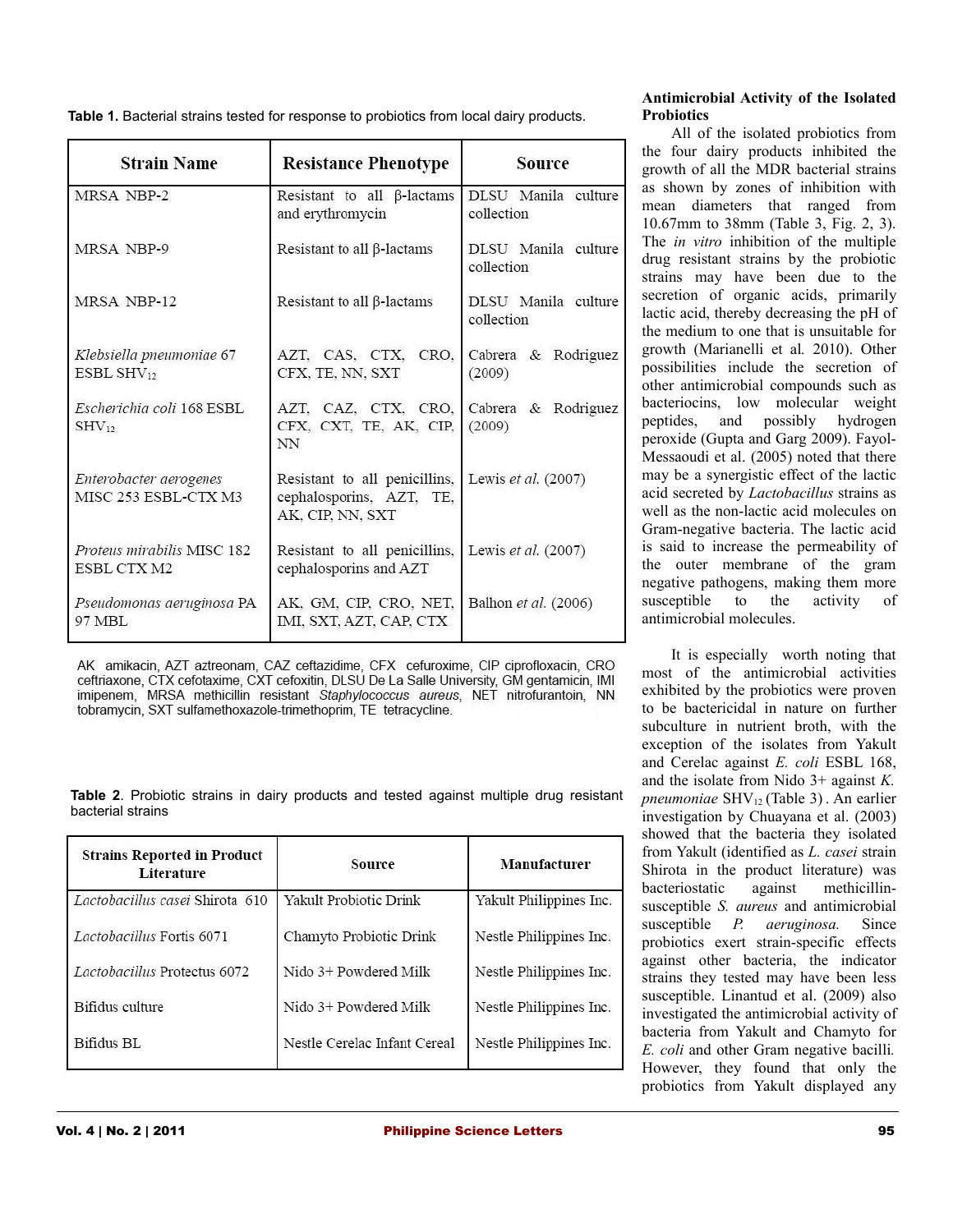inhibitory activity, and only against *Vibrio cholerae*. To test the probiotics, they utilized a blank disk method where they immersed sterile blank disks in the dairy products for 5 minutes, then placed these onto the surface of Mueller Hinton plates previously streaked with the enteric bacteria. It is highly likely that the reason the inhibitory activity was scant, if present, was because the probiotics were not first cultured in appropriate media . It is only then that the organic acids and other antimicrobial compounds would be optimally secreted as the source of inhibitory activity. Secondly, lactobacilli grow poorly on Mueller Hinton (Ocaña et al. 2006). Robust growth is always recommended if one wants to test the probiotic, so that they may have an optimal release of metabolites.

Based on the results of the present study, the *in vitro* capacity of the probiotics isolated from the commercial milk products to inhibit the growth of and exert bactericidal effects on multiple drug resistant bacteria shows promise for future *in vivo* studies. *In vivo* studies are a necessary step in evaluating the potential efficacy of probiotics for use in the prophylaxis or treatment of infections caused by

microbial pathogens. The MDR strains tested in the study were obtained from clinical specimens, and therefore are medically important as these strains are resistant to the actions of all βlactams (MRSA) (CLSI 2010), to all penicillins, cephalosporins and monobactams (ESBL-producers)(CLSI 2010), and to almost all broad spectrum β-lactams including carbapenems (MBL producers) (Fujimura et al. 2007). In addition, strains have been found that are resistant to other classes of antimicrobials such as fluoroquinolones and aminoglycosides (Takashi 2007; Cabrera and Rodriguez 2009; Zhang et al. 2009). Aside from the multiple resistances, the genes coding for these are found in transferable plasmids or gene cassettes, and thus can convert susceptible bacterial strains to resistance.

This leaves behind very few options for physicians, so one cannot rely on antibiotics alone, as the pathogens will continue to develop resistance to newer drugs that will be developed. Probiotic supplements can help to provide an intervention due to the bactericidal effects of select strains, without worsening the problems caused by overuse of antibiotics. While each antibiotic has a specific mode of action (such as inhibiting transpeptidation), bacteriocins isolated from probiotic strains

**Table 3.** Effect of the probiotics on the multiple drug resistant test bacterial isolates and the mean diameters of zones of inhibition (in mm) in the agar spot assay (n=3).

| <b>Multiple</b><br>drug resistant<br>test Organisms | <b>Probiotics from:</b>          |                                    |                                  |                                    |
|-----------------------------------------------------|----------------------------------|------------------------------------|----------------------------------|------------------------------------|
|                                                     | Chamyto                          | Yakult                             | $Nido3+$                         | Cerelac                            |
| MRSA NBP-2                                          | Bactericidal                     | Bactericidal                       | Bactericidal                     | Bactericidal                       |
|                                                     | $26.67 \pm 1.16$                 | $22.67 \pm 1.16$                   | $30.67 \pm 0.58$                 | 26.00±2.00                         |
| MRSANBP-9                                           | Bactericidal                     | Bactericidal                       | Bactericidal                     | Bactericidal                       |
|                                                     | $27.33 \pm 0.58$                 | $21.33\pm0.58$                     | $24.00 \pm 2.00$                 | $24.67 \pm 1.15$                   |
| MRSA NBP-12                                         | Bactericidal                     | Bactericidal                       | Bactericidal                     | Bactericidal                       |
|                                                     | $16.00 \pm 2.00$                 | $16.67 \pm 1.16$                   | $15.33 \pm 0.58$                 | $14.67 \pm 2.08$                   |
| Klebsiella pneumoniae67                             | Bactericidal                     | Bactericidal                       | Bacteriostatic                   | Bactericidal                       |
| $ESBL$ $SHV_{12}$                                   | $30.00 \pm 2.00$                 | $29.33 \pm 0.58$                   | $38.00 \pm 3.00$                 | $22.00 \pm 2.00$                   |
| Enterobacter aerogenes                              | Bactericidal                     | Bactericidal                       | Bactericidal                     | Bactericidal                       |
| MISC <sub>253</sub> ESBL CTXM3                      | $38.00 \pm 2.00$                 | $31.33\pm1.53$                     | $30.67 \pm 1.53$                 | $27.33\pm1.15$                     |
| Proteus mirabilis                                   | Bactericidal                     | Bactericidal                       | Bactericidal                     | Bactericidal                       |
| MISC182 ESBL CTX M2                                 | $28.00 \pm 2.00$                 | $34.67 \pm 1.16$                   | 28.00±4.00                       | $34.00 \pm 2.00$                   |
| Pseudomonas aeruginosa                              | Bactericidal                     | Bactericidal                       | Bactericidal                     | Bactericidal                       |
| PA 97 MBL                                           | $36.00 \pm 2.00$                 | $35.33 \pm 2.52$                   | $21.33 \pm 0.58$                 | $30.00 \pm 1.00$                   |
| Escherichia<br>coli<br>168<br>ESBL SH $V_{12}$      | Bactericidal<br>$11.33 \pm 0.58$ | Bacteriostatic<br>$10.67 \pm 1.16$ | Bactericidal<br>$11.33 \pm 0.58$ | Bacteriostatic<br>$11.33 \pm 0.58$ |

have several modes of action, reducing the probability of a resistance development (Sleator 2010). The results also support past studies which have demonstrated the benefits that consumption of probiotics can provide for our health.

# **CONCLUSION**

It is inevitable for bacteria to continue developing resistance to antibiotics, not only because of their high rates of mutation and transferability of drug resistance genes, but also because antibiotics pose a selective pressure against these bacteria, prompting drug-resistant strains to outcompete the susceptible ones (Pray 2008). The rise of multi-drug resistant strains has therefore led researchers to look for alternative therapies such as probiotics that would decrease our reliance on antibiotic use.

The results of this *in vitro* study clearly demonstrated that probiotics have strong potential in this regard because of their capacity to kill the multiple drug resistant bacteria. The results also suggest that the consumption of products containing probiotics can help to protect an individual from developing infection caused by such bacteria. Thus, probiotics can be used